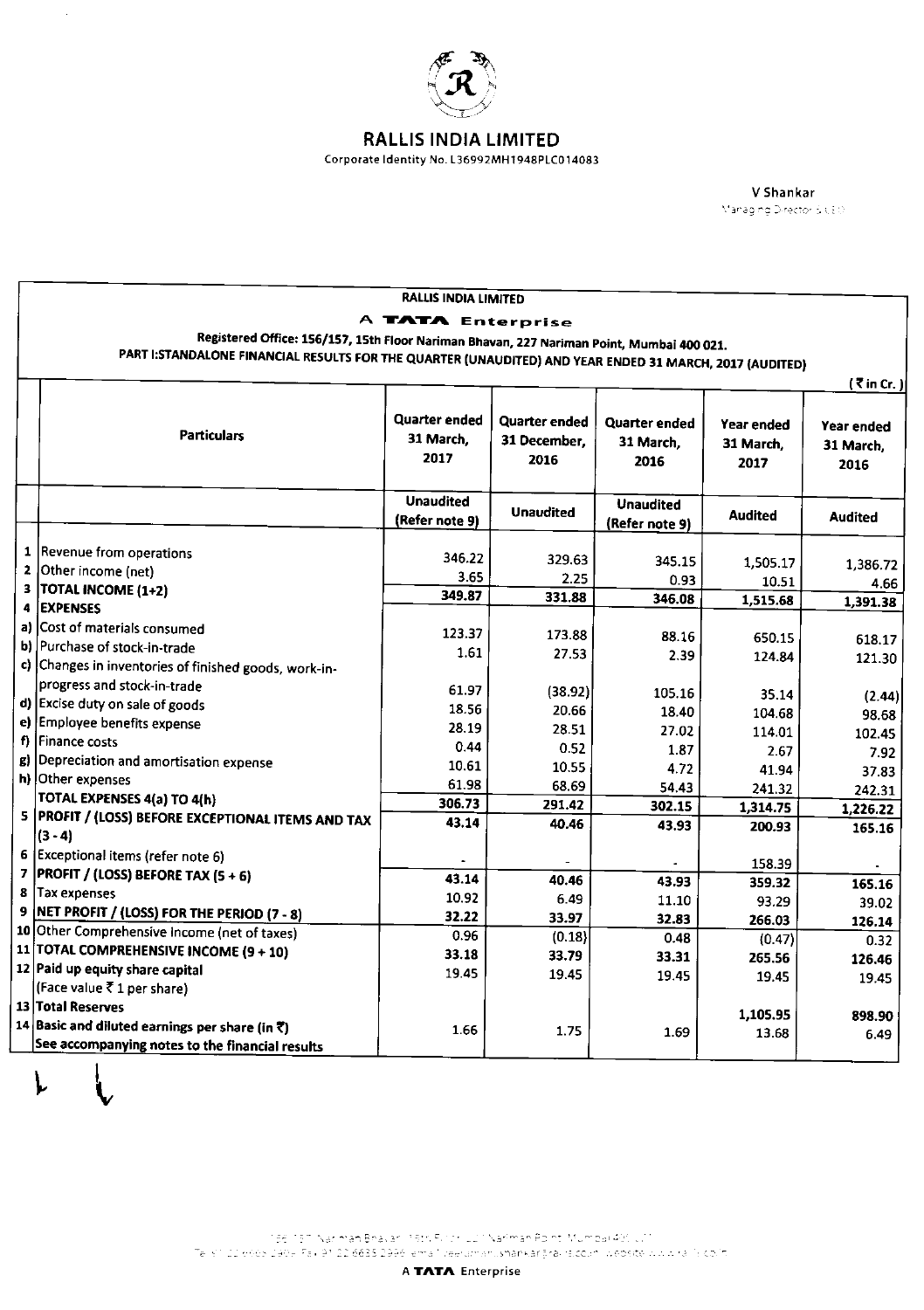

# **RALLIS INDIA LIMITED**

Corporate Identity No. L36992MH1948PLC014083

| As at<br>As at<br>As at<br><b>Particulars</b><br>31 March,<br>31 March,<br>1 April,<br>2017<br>2016<br>2015<br>Audited<br><b>Audited</b><br><b>Audited</b><br><b>ASSETS</b><br><b>Non-current assets</b><br>a)Property,plant and equipment<br>328.94<br>332.83<br>312.35<br>b)Capital work in progress<br>11.96<br>13.04<br>7.72<br>c)Intangible assets<br>5.93<br>9.30<br>13.04<br>d)Intangible assets under development<br>11.14<br>10.92<br>6.66<br>e)Financial assets<br>illnyestments<br>324.46<br>304.97<br>231.62<br>ii)Other financial assets<br>4.34<br>4.61<br>3.86<br>f)Current tax assets (Net)<br>64.29<br>68.01<br>78.25<br>g)Other non-current assets<br>65.39<br>66.18<br>51.12<br><b>Total non-current assets</b><br>802.18<br>809.07<br>719.68<br>Current assets<br>a)Inventories<br>244.49<br>257.50<br>276 59<br>b)Financial assets<br>i)Investments<br>209.57<br>ii)Trade receivables<br>225.84<br>182.79<br>224.23<br>iii)Cash and cash equivalents<br>3.93<br>2.62.<br>0.99<br>iv)Bank Balances other than (iii) above<br>3.20<br>3.35<br>4.10<br>v)Other financial assets<br>0.74<br>0.59<br>1.99<br>c)Other current assets<br>55.03<br>51.67<br>44.07<br>742.80<br>498.52<br>551.97<br>5.76<br>2.37<br><b>Total current assets</b><br>748.56<br>500.89<br>551.97<br><b>Total assets</b><br>1,309.96<br>1,550.74<br>1,271.65<br><b>EQUITY AND LIABILITIES</b><br>Equity<br>a)Equity share capital<br>19.45<br>19.45<br>19.45<br>b)Other equity<br>898.90<br>807.42<br>1,105.95<br><b>Total equity</b><br>1,125.40<br>918.35<br>826.87<br>Liabilities<br><b>Non-current liabilities</b><br>19.45<br>a)Financial liabilities- Long term borrowings<br>21.17<br>21.07<br>b)Provisions<br>17.64<br>16.63<br>18.05<br>c)Deferred tax liabilities (Net)<br>35.79<br>32.52<br>49.82<br><b>Total non-current liabilities</b><br>88.63<br>73.49<br><b>Current liabilities</b><br>a)Financial liabilities<br>i)Short term borrowings<br>0.10<br>2.08<br>42.77<br>ii)Trade and other payables<br>229.50<br>191.44<br>205.23<br>iii)Other financial liabilities<br>66.56<br>85.31<br>75.39<br>b)Provisions<br>9.17<br>8.19<br>7.47<br>c)Current tax liability (Net)<br>3.90<br>6.11<br>15.52<br>24.99<br>d)Other current liabilities<br>28.38<br>27.48<br>318.12<br>374.76<br><b>Total current liabilities</b><br>336.71<br><b>Total liabilities</b><br>391.61<br>444.78<br>425.34<br>1,309.96<br>1,271.65<br><b>Total equity and liabilities</b><br>1,550.74 |                                    |                                                                |  | (₹in Cr.) |  |  |
|---------------------------------------------------------------------------------------------------------------------------------------------------------------------------------------------------------------------------------------------------------------------------------------------------------------------------------------------------------------------------------------------------------------------------------------------------------------------------------------------------------------------------------------------------------------------------------------------------------------------------------------------------------------------------------------------------------------------------------------------------------------------------------------------------------------------------------------------------------------------------------------------------------------------------------------------------------------------------------------------------------------------------------------------------------------------------------------------------------------------------------------------------------------------------------------------------------------------------------------------------------------------------------------------------------------------------------------------------------------------------------------------------------------------------------------------------------------------------------------------------------------------------------------------------------------------------------------------------------------------------------------------------------------------------------------------------------------------------------------------------------------------------------------------------------------------------------------------------------------------------------------------------------------------------------------------------------------------------------------------------------------------------------------------------------------------------------------------------------------------------------------------------------------------------------------------------------------------------------------------------------------------------------------------------------------------------------------------------------------------------------------------------------------------------------------------------------------------------|------------------------------------|----------------------------------------------------------------|--|-----------|--|--|
|                                                                                                                                                                                                                                                                                                                                                                                                                                                                                                                                                                                                                                                                                                                                                                                                                                                                                                                                                                                                                                                                                                                                                                                                                                                                                                                                                                                                                                                                                                                                                                                                                                                                                                                                                                                                                                                                                                                                                                                                                                                                                                                                                                                                                                                                                                                                                                                                                                                                           |                                    | PART II: STANDALONE AUDITED BALANCE SHEET AS AT 31 MARCH, 2017 |  |           |  |  |
|                                                                                                                                                                                                                                                                                                                                                                                                                                                                                                                                                                                                                                                                                                                                                                                                                                                                                                                                                                                                                                                                                                                                                                                                                                                                                                                                                                                                                                                                                                                                                                                                                                                                                                                                                                                                                                                                                                                                                                                                                                                                                                                                                                                                                                                                                                                                                                                                                                                                           |                                    |                                                                |  |           |  |  |
|                                                                                                                                                                                                                                                                                                                                                                                                                                                                                                                                                                                                                                                                                                                                                                                                                                                                                                                                                                                                                                                                                                                                                                                                                                                                                                                                                                                                                                                                                                                                                                                                                                                                                                                                                                                                                                                                                                                                                                                                                                                                                                                                                                                                                                                                                                                                                                                                                                                                           |                                    |                                                                |  |           |  |  |
|                                                                                                                                                                                                                                                                                                                                                                                                                                                                                                                                                                                                                                                                                                                                                                                                                                                                                                                                                                                                                                                                                                                                                                                                                                                                                                                                                                                                                                                                                                                                                                                                                                                                                                                                                                                                                                                                                                                                                                                                                                                                                                                                                                                                                                                                                                                                                                                                                                                                           |                                    |                                                                |  |           |  |  |
|                                                                                                                                                                                                                                                                                                                                                                                                                                                                                                                                                                                                                                                                                                                                                                                                                                                                                                                                                                                                                                                                                                                                                                                                                                                                                                                                                                                                                                                                                                                                                                                                                                                                                                                                                                                                                                                                                                                                                                                                                                                                                                                                                                                                                                                                                                                                                                                                                                                                           |                                    |                                                                |  |           |  |  |
|                                                                                                                                                                                                                                                                                                                                                                                                                                                                                                                                                                                                                                                                                                                                                                                                                                                                                                                                                                                                                                                                                                                                                                                                                                                                                                                                                                                                                                                                                                                                                                                                                                                                                                                                                                                                                                                                                                                                                                                                                                                                                                                                                                                                                                                                                                                                                                                                                                                                           |                                    |                                                                |  |           |  |  |
|                                                                                                                                                                                                                                                                                                                                                                                                                                                                                                                                                                                                                                                                                                                                                                                                                                                                                                                                                                                                                                                                                                                                                                                                                                                                                                                                                                                                                                                                                                                                                                                                                                                                                                                                                                                                                                                                                                                                                                                                                                                                                                                                                                                                                                                                                                                                                                                                                                                                           |                                    |                                                                |  |           |  |  |
|                                                                                                                                                                                                                                                                                                                                                                                                                                                                                                                                                                                                                                                                                                                                                                                                                                                                                                                                                                                                                                                                                                                                                                                                                                                                                                                                                                                                                                                                                                                                                                                                                                                                                                                                                                                                                                                                                                                                                                                                                                                                                                                                                                                                                                                                                                                                                                                                                                                                           |                                    |                                                                |  |           |  |  |
|                                                                                                                                                                                                                                                                                                                                                                                                                                                                                                                                                                                                                                                                                                                                                                                                                                                                                                                                                                                                                                                                                                                                                                                                                                                                                                                                                                                                                                                                                                                                                                                                                                                                                                                                                                                                                                                                                                                                                                                                                                                                                                                                                                                                                                                                                                                                                                                                                                                                           |                                    |                                                                |  |           |  |  |
|                                                                                                                                                                                                                                                                                                                                                                                                                                                                                                                                                                                                                                                                                                                                                                                                                                                                                                                                                                                                                                                                                                                                                                                                                                                                                                                                                                                                                                                                                                                                                                                                                                                                                                                                                                                                                                                                                                                                                                                                                                                                                                                                                                                                                                                                                                                                                                                                                                                                           |                                    |                                                                |  |           |  |  |
|                                                                                                                                                                                                                                                                                                                                                                                                                                                                                                                                                                                                                                                                                                                                                                                                                                                                                                                                                                                                                                                                                                                                                                                                                                                                                                                                                                                                                                                                                                                                                                                                                                                                                                                                                                                                                                                                                                                                                                                                                                                                                                                                                                                                                                                                                                                                                                                                                                                                           |                                    |                                                                |  |           |  |  |
|                                                                                                                                                                                                                                                                                                                                                                                                                                                                                                                                                                                                                                                                                                                                                                                                                                                                                                                                                                                                                                                                                                                                                                                                                                                                                                                                                                                                                                                                                                                                                                                                                                                                                                                                                                                                                                                                                                                                                                                                                                                                                                                                                                                                                                                                                                                                                                                                                                                                           |                                    |                                                                |  |           |  |  |
|                                                                                                                                                                                                                                                                                                                                                                                                                                                                                                                                                                                                                                                                                                                                                                                                                                                                                                                                                                                                                                                                                                                                                                                                                                                                                                                                                                                                                                                                                                                                                                                                                                                                                                                                                                                                                                                                                                                                                                                                                                                                                                                                                                                                                                                                                                                                                                                                                                                                           |                                    |                                                                |  |           |  |  |
|                                                                                                                                                                                                                                                                                                                                                                                                                                                                                                                                                                                                                                                                                                                                                                                                                                                                                                                                                                                                                                                                                                                                                                                                                                                                                                                                                                                                                                                                                                                                                                                                                                                                                                                                                                                                                                                                                                                                                                                                                                                                                                                                                                                                                                                                                                                                                                                                                                                                           |                                    |                                                                |  |           |  |  |
|                                                                                                                                                                                                                                                                                                                                                                                                                                                                                                                                                                                                                                                                                                                                                                                                                                                                                                                                                                                                                                                                                                                                                                                                                                                                                                                                                                                                                                                                                                                                                                                                                                                                                                                                                                                                                                                                                                                                                                                                                                                                                                                                                                                                                                                                                                                                                                                                                                                                           |                                    |                                                                |  |           |  |  |
|                                                                                                                                                                                                                                                                                                                                                                                                                                                                                                                                                                                                                                                                                                                                                                                                                                                                                                                                                                                                                                                                                                                                                                                                                                                                                                                                                                                                                                                                                                                                                                                                                                                                                                                                                                                                                                                                                                                                                                                                                                                                                                                                                                                                                                                                                                                                                                                                                                                                           |                                    |                                                                |  |           |  |  |
|                                                                                                                                                                                                                                                                                                                                                                                                                                                                                                                                                                                                                                                                                                                                                                                                                                                                                                                                                                                                                                                                                                                                                                                                                                                                                                                                                                                                                                                                                                                                                                                                                                                                                                                                                                                                                                                                                                                                                                                                                                                                                                                                                                                                                                                                                                                                                                                                                                                                           |                                    |                                                                |  |           |  |  |
|                                                                                                                                                                                                                                                                                                                                                                                                                                                                                                                                                                                                                                                                                                                                                                                                                                                                                                                                                                                                                                                                                                                                                                                                                                                                                                                                                                                                                                                                                                                                                                                                                                                                                                                                                                                                                                                                                                                                                                                                                                                                                                                                                                                                                                                                                                                                                                                                                                                                           |                                    |                                                                |  |           |  |  |
|                                                                                                                                                                                                                                                                                                                                                                                                                                                                                                                                                                                                                                                                                                                                                                                                                                                                                                                                                                                                                                                                                                                                                                                                                                                                                                                                                                                                                                                                                                                                                                                                                                                                                                                                                                                                                                                                                                                                                                                                                                                                                                                                                                                                                                                                                                                                                                                                                                                                           |                                    |                                                                |  |           |  |  |
|                                                                                                                                                                                                                                                                                                                                                                                                                                                                                                                                                                                                                                                                                                                                                                                                                                                                                                                                                                                                                                                                                                                                                                                                                                                                                                                                                                                                                                                                                                                                                                                                                                                                                                                                                                                                                                                                                                                                                                                                                                                                                                                                                                                                                                                                                                                                                                                                                                                                           |                                    |                                                                |  |           |  |  |
|                                                                                                                                                                                                                                                                                                                                                                                                                                                                                                                                                                                                                                                                                                                                                                                                                                                                                                                                                                                                                                                                                                                                                                                                                                                                                                                                                                                                                                                                                                                                                                                                                                                                                                                                                                                                                                                                                                                                                                                                                                                                                                                                                                                                                                                                                                                                                                                                                                                                           |                                    |                                                                |  |           |  |  |
|                                                                                                                                                                                                                                                                                                                                                                                                                                                                                                                                                                                                                                                                                                                                                                                                                                                                                                                                                                                                                                                                                                                                                                                                                                                                                                                                                                                                                                                                                                                                                                                                                                                                                                                                                                                                                                                                                                                                                                                                                                                                                                                                                                                                                                                                                                                                                                                                                                                                           |                                    |                                                                |  |           |  |  |
|                                                                                                                                                                                                                                                                                                                                                                                                                                                                                                                                                                                                                                                                                                                                                                                                                                                                                                                                                                                                                                                                                                                                                                                                                                                                                                                                                                                                                                                                                                                                                                                                                                                                                                                                                                                                                                                                                                                                                                                                                                                                                                                                                                                                                                                                                                                                                                                                                                                                           |                                    |                                                                |  |           |  |  |
|                                                                                                                                                                                                                                                                                                                                                                                                                                                                                                                                                                                                                                                                                                                                                                                                                                                                                                                                                                                                                                                                                                                                                                                                                                                                                                                                                                                                                                                                                                                                                                                                                                                                                                                                                                                                                                                                                                                                                                                                                                                                                                                                                                                                                                                                                                                                                                                                                                                                           |                                    |                                                                |  |           |  |  |
|                                                                                                                                                                                                                                                                                                                                                                                                                                                                                                                                                                                                                                                                                                                                                                                                                                                                                                                                                                                                                                                                                                                                                                                                                                                                                                                                                                                                                                                                                                                                                                                                                                                                                                                                                                                                                                                                                                                                                                                                                                                                                                                                                                                                                                                                                                                                                                                                                                                                           |                                    |                                                                |  |           |  |  |
|                                                                                                                                                                                                                                                                                                                                                                                                                                                                                                                                                                                                                                                                                                                                                                                                                                                                                                                                                                                                                                                                                                                                                                                                                                                                                                                                                                                                                                                                                                                                                                                                                                                                                                                                                                                                                                                                                                                                                                                                                                                                                                                                                                                                                                                                                                                                                                                                                                                                           |                                    |                                                                |  |           |  |  |
|                                                                                                                                                                                                                                                                                                                                                                                                                                                                                                                                                                                                                                                                                                                                                                                                                                                                                                                                                                                                                                                                                                                                                                                                                                                                                                                                                                                                                                                                                                                                                                                                                                                                                                                                                                                                                                                                                                                                                                                                                                                                                                                                                                                                                                                                                                                                                                                                                                                                           |                                    |                                                                |  |           |  |  |
|                                                                                                                                                                                                                                                                                                                                                                                                                                                                                                                                                                                                                                                                                                                                                                                                                                                                                                                                                                                                                                                                                                                                                                                                                                                                                                                                                                                                                                                                                                                                                                                                                                                                                                                                                                                                                                                                                                                                                                                                                                                                                                                                                                                                                                                                                                                                                                                                                                                                           |                                    |                                                                |  |           |  |  |
|                                                                                                                                                                                                                                                                                                                                                                                                                                                                                                                                                                                                                                                                                                                                                                                                                                                                                                                                                                                                                                                                                                                                                                                                                                                                                                                                                                                                                                                                                                                                                                                                                                                                                                                                                                                                                                                                                                                                                                                                                                                                                                                                                                                                                                                                                                                                                                                                                                                                           | Assets classified as held for sale |                                                                |  |           |  |  |
|                                                                                                                                                                                                                                                                                                                                                                                                                                                                                                                                                                                                                                                                                                                                                                                                                                                                                                                                                                                                                                                                                                                                                                                                                                                                                                                                                                                                                                                                                                                                                                                                                                                                                                                                                                                                                                                                                                                                                                                                                                                                                                                                                                                                                                                                                                                                                                                                                                                                           |                                    |                                                                |  |           |  |  |
|                                                                                                                                                                                                                                                                                                                                                                                                                                                                                                                                                                                                                                                                                                                                                                                                                                                                                                                                                                                                                                                                                                                                                                                                                                                                                                                                                                                                                                                                                                                                                                                                                                                                                                                                                                                                                                                                                                                                                                                                                                                                                                                                                                                                                                                                                                                                                                                                                                                                           |                                    |                                                                |  |           |  |  |
|                                                                                                                                                                                                                                                                                                                                                                                                                                                                                                                                                                                                                                                                                                                                                                                                                                                                                                                                                                                                                                                                                                                                                                                                                                                                                                                                                                                                                                                                                                                                                                                                                                                                                                                                                                                                                                                                                                                                                                                                                                                                                                                                                                                                                                                                                                                                                                                                                                                                           |                                    |                                                                |  |           |  |  |
|                                                                                                                                                                                                                                                                                                                                                                                                                                                                                                                                                                                                                                                                                                                                                                                                                                                                                                                                                                                                                                                                                                                                                                                                                                                                                                                                                                                                                                                                                                                                                                                                                                                                                                                                                                                                                                                                                                                                                                                                                                                                                                                                                                                                                                                                                                                                                                                                                                                                           |                                    |                                                                |  |           |  |  |
|                                                                                                                                                                                                                                                                                                                                                                                                                                                                                                                                                                                                                                                                                                                                                                                                                                                                                                                                                                                                                                                                                                                                                                                                                                                                                                                                                                                                                                                                                                                                                                                                                                                                                                                                                                                                                                                                                                                                                                                                                                                                                                                                                                                                                                                                                                                                                                                                                                                                           |                                    |                                                                |  |           |  |  |
|                                                                                                                                                                                                                                                                                                                                                                                                                                                                                                                                                                                                                                                                                                                                                                                                                                                                                                                                                                                                                                                                                                                                                                                                                                                                                                                                                                                                                                                                                                                                                                                                                                                                                                                                                                                                                                                                                                                                                                                                                                                                                                                                                                                                                                                                                                                                                                                                                                                                           |                                    |                                                                |  |           |  |  |
|                                                                                                                                                                                                                                                                                                                                                                                                                                                                                                                                                                                                                                                                                                                                                                                                                                                                                                                                                                                                                                                                                                                                                                                                                                                                                                                                                                                                                                                                                                                                                                                                                                                                                                                                                                                                                                                                                                                                                                                                                                                                                                                                                                                                                                                                                                                                                                                                                                                                           |                                    |                                                                |  |           |  |  |
|                                                                                                                                                                                                                                                                                                                                                                                                                                                                                                                                                                                                                                                                                                                                                                                                                                                                                                                                                                                                                                                                                                                                                                                                                                                                                                                                                                                                                                                                                                                                                                                                                                                                                                                                                                                                                                                                                                                                                                                                                                                                                                                                                                                                                                                                                                                                                                                                                                                                           |                                    |                                                                |  |           |  |  |
|                                                                                                                                                                                                                                                                                                                                                                                                                                                                                                                                                                                                                                                                                                                                                                                                                                                                                                                                                                                                                                                                                                                                                                                                                                                                                                                                                                                                                                                                                                                                                                                                                                                                                                                                                                                                                                                                                                                                                                                                                                                                                                                                                                                                                                                                                                                                                                                                                                                                           |                                    |                                                                |  |           |  |  |
|                                                                                                                                                                                                                                                                                                                                                                                                                                                                                                                                                                                                                                                                                                                                                                                                                                                                                                                                                                                                                                                                                                                                                                                                                                                                                                                                                                                                                                                                                                                                                                                                                                                                                                                                                                                                                                                                                                                                                                                                                                                                                                                                                                                                                                                                                                                                                                                                                                                                           |                                    |                                                                |  |           |  |  |
|                                                                                                                                                                                                                                                                                                                                                                                                                                                                                                                                                                                                                                                                                                                                                                                                                                                                                                                                                                                                                                                                                                                                                                                                                                                                                                                                                                                                                                                                                                                                                                                                                                                                                                                                                                                                                                                                                                                                                                                                                                                                                                                                                                                                                                                                                                                                                                                                                                                                           |                                    |                                                                |  |           |  |  |
|                                                                                                                                                                                                                                                                                                                                                                                                                                                                                                                                                                                                                                                                                                                                                                                                                                                                                                                                                                                                                                                                                                                                                                                                                                                                                                                                                                                                                                                                                                                                                                                                                                                                                                                                                                                                                                                                                                                                                                                                                                                                                                                                                                                                                                                                                                                                                                                                                                                                           |                                    |                                                                |  |           |  |  |
|                                                                                                                                                                                                                                                                                                                                                                                                                                                                                                                                                                                                                                                                                                                                                                                                                                                                                                                                                                                                                                                                                                                                                                                                                                                                                                                                                                                                                                                                                                                                                                                                                                                                                                                                                                                                                                                                                                                                                                                                                                                                                                                                                                                                                                                                                                                                                                                                                                                                           |                                    |                                                                |  |           |  |  |
|                                                                                                                                                                                                                                                                                                                                                                                                                                                                                                                                                                                                                                                                                                                                                                                                                                                                                                                                                                                                                                                                                                                                                                                                                                                                                                                                                                                                                                                                                                                                                                                                                                                                                                                                                                                                                                                                                                                                                                                                                                                                                                                                                                                                                                                                                                                                                                                                                                                                           |                                    |                                                                |  |           |  |  |
|                                                                                                                                                                                                                                                                                                                                                                                                                                                                                                                                                                                                                                                                                                                                                                                                                                                                                                                                                                                                                                                                                                                                                                                                                                                                                                                                                                                                                                                                                                                                                                                                                                                                                                                                                                                                                                                                                                                                                                                                                                                                                                                                                                                                                                                                                                                                                                                                                                                                           |                                    |                                                                |  | 70.02     |  |  |
|                                                                                                                                                                                                                                                                                                                                                                                                                                                                                                                                                                                                                                                                                                                                                                                                                                                                                                                                                                                                                                                                                                                                                                                                                                                                                                                                                                                                                                                                                                                                                                                                                                                                                                                                                                                                                                                                                                                                                                                                                                                                                                                                                                                                                                                                                                                                                                                                                                                                           |                                    |                                                                |  |           |  |  |
|                                                                                                                                                                                                                                                                                                                                                                                                                                                                                                                                                                                                                                                                                                                                                                                                                                                                                                                                                                                                                                                                                                                                                                                                                                                                                                                                                                                                                                                                                                                                                                                                                                                                                                                                                                                                                                                                                                                                                                                                                                                                                                                                                                                                                                                                                                                                                                                                                                                                           |                                    |                                                                |  |           |  |  |
|                                                                                                                                                                                                                                                                                                                                                                                                                                                                                                                                                                                                                                                                                                                                                                                                                                                                                                                                                                                                                                                                                                                                                                                                                                                                                                                                                                                                                                                                                                                                                                                                                                                                                                                                                                                                                                                                                                                                                                                                                                                                                                                                                                                                                                                                                                                                                                                                                                                                           |                                    |                                                                |  |           |  |  |
|                                                                                                                                                                                                                                                                                                                                                                                                                                                                                                                                                                                                                                                                                                                                                                                                                                                                                                                                                                                                                                                                                                                                                                                                                                                                                                                                                                                                                                                                                                                                                                                                                                                                                                                                                                                                                                                                                                                                                                                                                                                                                                                                                                                                                                                                                                                                                                                                                                                                           |                                    |                                                                |  |           |  |  |
|                                                                                                                                                                                                                                                                                                                                                                                                                                                                                                                                                                                                                                                                                                                                                                                                                                                                                                                                                                                                                                                                                                                                                                                                                                                                                                                                                                                                                                                                                                                                                                                                                                                                                                                                                                                                                                                                                                                                                                                                                                                                                                                                                                                                                                                                                                                                                                                                                                                                           |                                    |                                                                |  |           |  |  |
|                                                                                                                                                                                                                                                                                                                                                                                                                                                                                                                                                                                                                                                                                                                                                                                                                                                                                                                                                                                                                                                                                                                                                                                                                                                                                                                                                                                                                                                                                                                                                                                                                                                                                                                                                                                                                                                                                                                                                                                                                                                                                                                                                                                                                                                                                                                                                                                                                                                                           |                                    |                                                                |  |           |  |  |
|                                                                                                                                                                                                                                                                                                                                                                                                                                                                                                                                                                                                                                                                                                                                                                                                                                                                                                                                                                                                                                                                                                                                                                                                                                                                                                                                                                                                                                                                                                                                                                                                                                                                                                                                                                                                                                                                                                                                                                                                                                                                                                                                                                                                                                                                                                                                                                                                                                                                           |                                    |                                                                |  |           |  |  |
|                                                                                                                                                                                                                                                                                                                                                                                                                                                                                                                                                                                                                                                                                                                                                                                                                                                                                                                                                                                                                                                                                                                                                                                                                                                                                                                                                                                                                                                                                                                                                                                                                                                                                                                                                                                                                                                                                                                                                                                                                                                                                                                                                                                                                                                                                                                                                                                                                                                                           |                                    |                                                                |  |           |  |  |
|                                                                                                                                                                                                                                                                                                                                                                                                                                                                                                                                                                                                                                                                                                                                                                                                                                                                                                                                                                                                                                                                                                                                                                                                                                                                                                                                                                                                                                                                                                                                                                                                                                                                                                                                                                                                                                                                                                                                                                                                                                                                                                                                                                                                                                                                                                                                                                                                                                                                           |                                    |                                                                |  |           |  |  |
|                                                                                                                                                                                                                                                                                                                                                                                                                                                                                                                                                                                                                                                                                                                                                                                                                                                                                                                                                                                                                                                                                                                                                                                                                                                                                                                                                                                                                                                                                                                                                                                                                                                                                                                                                                                                                                                                                                                                                                                                                                                                                                                                                                                                                                                                                                                                                                                                                                                                           |                                    |                                                                |  |           |  |  |
|                                                                                                                                                                                                                                                                                                                                                                                                                                                                                                                                                                                                                                                                                                                                                                                                                                                                                                                                                                                                                                                                                                                                                                                                                                                                                                                                                                                                                                                                                                                                                                                                                                                                                                                                                                                                                                                                                                                                                                                                                                                                                                                                                                                                                                                                                                                                                                                                                                                                           |                                    |                                                                |  |           |  |  |

156-157 Nariman Bhavan 15th Floor 227 Nariman Point Mumbai 400 023 Tel 91 22 6665 2700 Fax 91 22 6665 2847 website www.rallis.co.in

A TATA Enterprise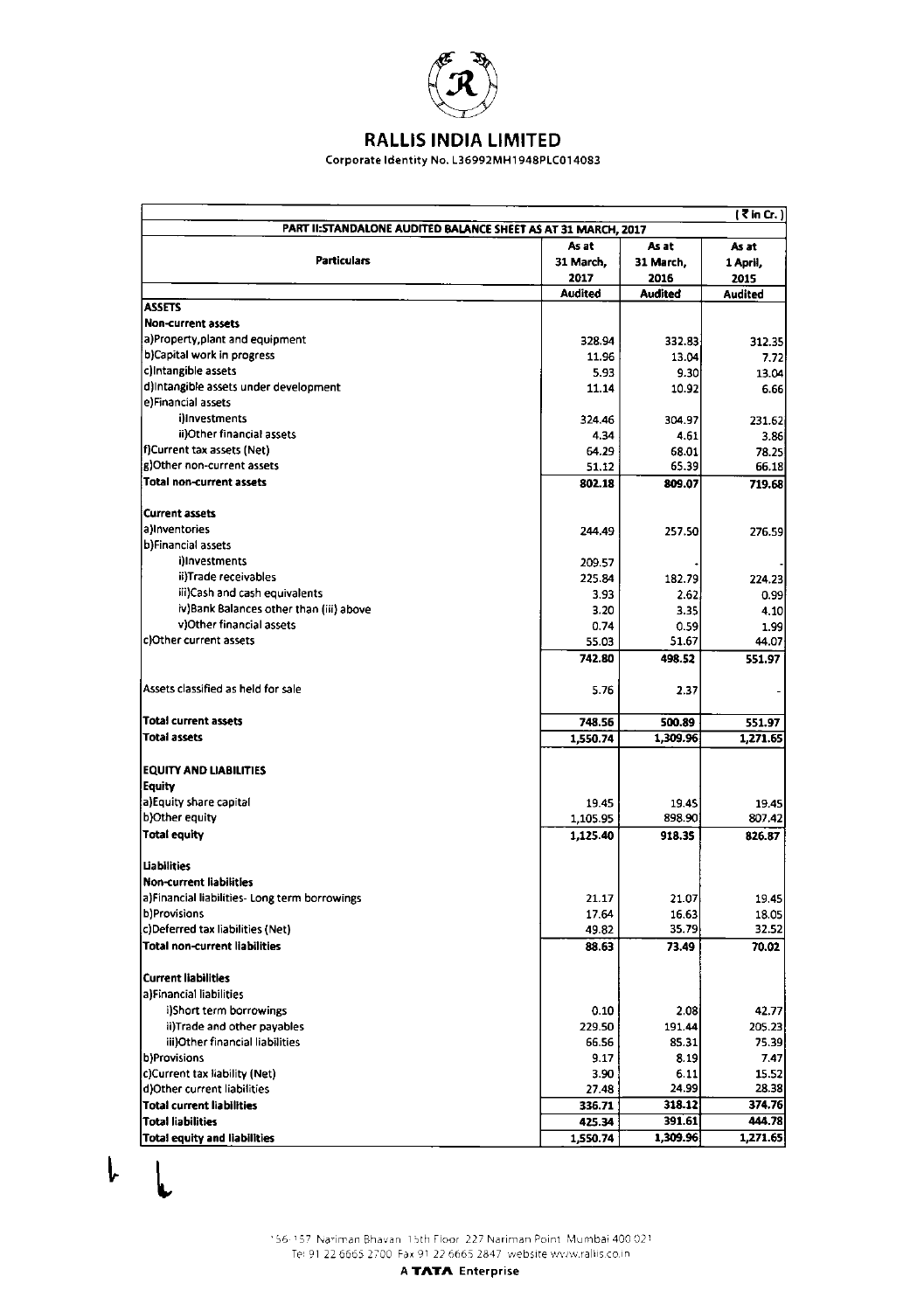

### RALLIS INDIA LIMITED

Corporate Identity No. L36992MH1948PLC014083

#### Notes :

- 1 The above results were reviewed by the Audit Committee, and approved by the Board of Directors at its meeting held on 24 April, 2017.
- 2 The Company adopted Indian Accounting Standards ("Ind AS") from 1 April, 2016 and accordingly these financial results have<br>been prepared in accordance with the recognition and measurement principles stated therein, presc accepted in India. Financial results for all the periods presented have been prepared in accordance with the recognition and measurement principles of Ind AS.
- 3 The Company's business is seasonal in nature and the performance can be impacted by weather conditions and cropping pattern.
- 4 The Company has one reportable business segment viz. "Agri-Inputs",
- 5 During the year, the Company acquired the balance 19,421 shares of ₹ 10/- each of Zero Waste Agro Organics Limited (ZWAOL) for a consideration of ₹ 19.49 Cr. As a result, ZWAOL has become a wholly owned subsidiary of t
- rights to a plot of land in the MIDC Area, Turbhe, Navi Mumbai. The profit is net of costs including a premium levied, under<br>the repealed Urban Land (Ceiling and Regulation) Act, 1976 which has been paid under protest.
- Reconciliation between standalone financial results and equity, as previously reponed in accordance with the Accounting Standards framework (referred to as 'AS') and Ind AS for the quarter/ year ended presented are as under

| Total Comprehensive Income Reconciliation                                                                              |                                    | ₹ in Cr.                         |
|------------------------------------------------------------------------------------------------------------------------|------------------------------------|----------------------------------|
|                                                                                                                        | Quarter ended<br>31 March.<br>2016 | Year ending<br>31 March.<br>2016 |
| Profit after tax as reported under AS                                                                                  | 30.40                              | 126.02                           |
| 1. Difference on account of revenue recognition net of related costs                                                   | 4.49                               | 0.62                             |
| 2. Other adjustments (net)                                                                                             | (0.02)                             | (0.02)                           |
| 3. Income tax adjustments on the above adjustments                                                                     | (1.56)                             | (0.16)                           |
| [4. Actuarial (gain)/loss on employee defined benefit plans recognised<br>in Other Comprehensive Income (net of taxes) | (0.48)                             | (0.32)                           |
| Net profit after tax as per ind AS                                                                                     | 32.83                              | 126.14                           |
| Other Comprehensive Income (net of taxes)                                                                              | 0.48                               | 0.321                            |
| Total Comprehensive Income as per Ind AS                                                                               | 33.31                              | 126.46                           |

|                                                                |           | ₹ in Cr. |
|----------------------------------------------------------------|-----------|----------|
| <b>Equity Reconciliation</b>                                   | As at     | As at    |
|                                                                | 31 March. | 1 April, |
|                                                                | 2016      | 2015     |
| <b>Equity under Previous GAAP</b>                              | 865.46    | 797.96   |
| 1. Dividend and tax on dividend                                | 58.51     | 35.00    |
| 2. Difference on account of revenue recognition net of related | (5.63)    | (6.09)   |
| 3. Other adjustments                                           |           |          |
| <b>Equity under ind AS</b>                                     | 918.35    | 826.87   |
| *Amount is less than ₹ 0.01 crore                              |           |          |

8 The Board of Directors at its meeting held on 24 April, 2017 has recommended a dividend of ₹ 2.50 per equity share. The Board has also recommended a one-time special dividend of  $\bar{\tau}$  1.25 per equity share, out of the profit on assignment of leasehold rights in the Turbhe land.



A TATA Enterprise